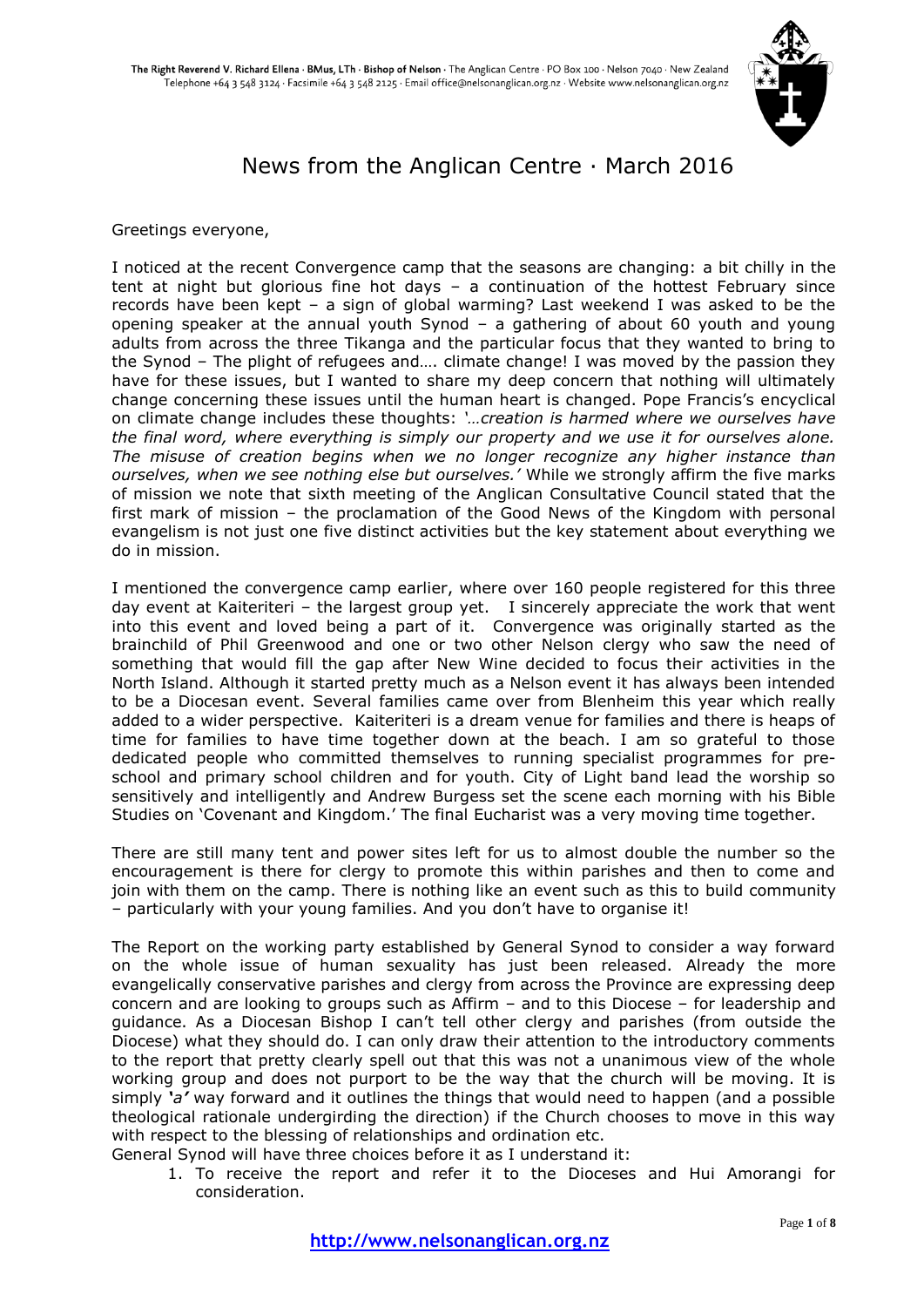- 2. To receive the report and lay it on the table i.e. do nothing with it.
- 3. To receive the report and reject it.

I will resist the temptation to make personal statements about it in this forum – but if people have not seen it and are interested in doing so, it is available for download on the Taonga website.

In a couple of weeks' time Kaye Dyer will be ordained Deacon – to serve alongside Richard in the Parish of Picton. Having Kaye with him allows Richard to be released to pick up some responsibility in the Regional Deanery, particularly in an oversight of the four Wairau Valley parishes (Wairau Valley, Spring Creek, Blenheim and Blenheim South) that are exploring ways of developing new shared ministries and sharing existing giftings. Kaye's ordination will be in Holy Trinity Picton on Sunday Evening 13<sup>th</sup> March at 6.00pm. Please pray for Kaye as she takes this new step in ministry.

I am thrilled to have Russell and Anna Pickersgill-Brown in the parish of Motueka and Sam and Paula Anderson in Blenheim South. These have been really exciting appointments and their induction services were deeply moving with so much anticipation being expressed.

Further on, in this Ad Clerum, there is a notice regarding the inaugural meetings of FCA (NZ) – New Zealand's branch of the 'Fellowship of Confessing Anglicans.' This is a grouping of orthodox Anglicans – from Anglo-Catholic to Reform who strongly support the Jerusalem declaration of faith from the 2008 GAFCON meeting. Reading this document it is quickly noticeable that it is virtually the foundational Anglican faith that most of us affirmed in our ordination vows. Bishop Derek Eaton and Tim Mora are both on the National Board and I became a member back in 2012 when I attended a superb leadership gathering of FCA in the UK. There will be two New Zealand meetings – one in Christchurch and the other in Auckland. I will be attending the Auckland event.

And now we are getting ready to enter the season of Easter eggs and Easter bunnies! I can almost guarantee that the leading news on Good Friday evening will be which businesses flouted the Good Friday trading hours and remained open.

For us, Easter is an increasingly unpopular message of a Saviour who was 'pierced for our transgressions, crushed for our iniquities; and by whose wounds we are healed.'

In a year in which we are focussing on the theme of discipleship our journey into Easter is so very important. May God be with you on this journey.

If you want a very challenging and extremely insightful book to read, a friend lent me his copy of Rabbi Jonathan Sack's book (published last year) 'Not in God's Name.' In this book the former Chief Rabbi in the UK, Lord Jonathan Sacks, explores the roots of domestic violence within the three Abrahamic faiths. His exegesis of the Old Testament story of Abraham, Sarah, Isaac, Hagar and Ishmael, and the story of Joseph and his brothers, and then on into the Exodus is absolutely riveting. I have just ordered my own copy.

With every blessing

+Richard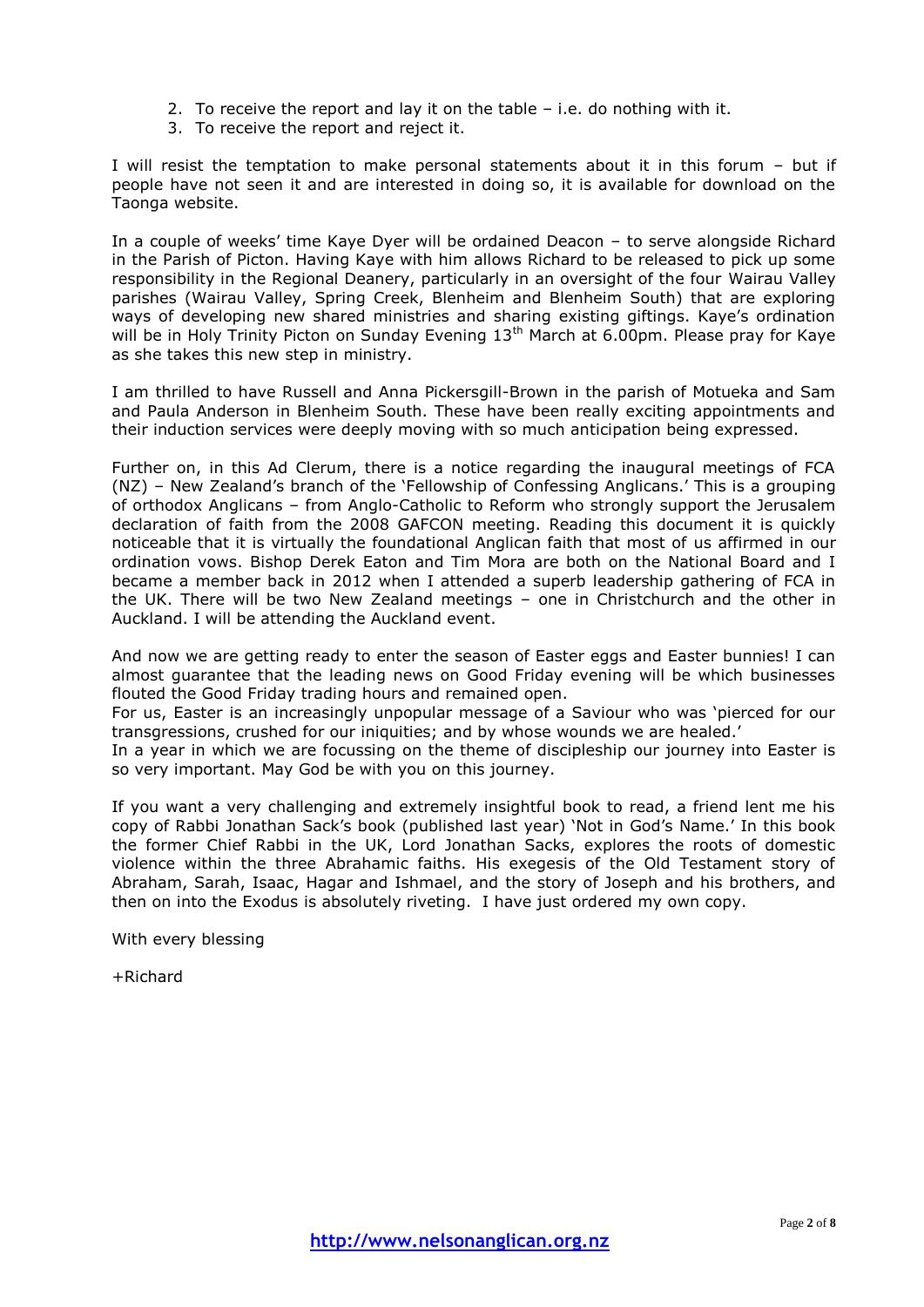The following for your information and parish newsletters

## **FOR YOUR PRAYERS**

- For Kaye Dyer as she prepares for her ordination as Deacon and her ministry in the Picton parish.
- For the parish of Spring Creek as they continue the process of seeking a part time vicar. This position is being re-advertised.
- Our continued prayers for Ian Thatcher and Nick Kirk and their families.

## **EVENTS & NOTICES**

(refer also to 'Ministry Education' for details of training events coming up)

**Clerical directory** – To update your entry in the clerical directory, please download the form http://www.nelsonanglican.org.nz/sites/default/files/Clerical Directory Form May 2011.pdf which is found under Resources-Diocese-Forms and send it to the General Synod Office or hand in to reception for us to fax to them. This form covers additions and alterations.

**Ordination Service** - Ordination of Kaye Dyer as Deacon: Sunday 13<sup>th</sup> March at 6pm, Holy Trinity church Picton.

**Book Launch at the Cathedral** - 5pm, 9 March 2016. Campbell West-Watson 'Boy Bishop to Archbishop' by Martin Sims (a maternal grandson of West-Watson) Sims has carried out extensive research into West-Watson's life and work. West-Watson retired in Nelson in 1951 as the longest serving Bishop in the worldwide Anglican Communion.

## **Journey to Easter**

#### **Hills Community Church, Mapua Sunday evening series**

#### **6 th, 13th, 20th March at 7pm**

## **Inner healing - the healing of memories,**

#### **prayer and stories of transformation.**

March 6<sup>th</sup> 7pm: Introduction to inner healing. (Robin Kingston) March 13<sup>th</sup> 7pm: Healing from fruit to root (David Hollingsworth) March 20<sup>th</sup> 7pm: Inner transformation 'From hatred to love' (Matui)

Hills Community Church

Ph 03 540 3005, [office.hcc@xtra.co.nz](mailto:office.hcc@xtra.co.nz) 122 Aranui Rd, Mapua

#### **FUTURE ANGLICAN CONFERENCES (AFC) 16 APRIL AND 18-20 APRIL 2016 'Contending for the Gospel in Contentious Times'**

In the context of Motion 30 the Anglican Church in Aotearoa, New Zealand and Polynesia is facing an uncertain future. The issues of human sexuality have proven to be theologically contentious and pastorally sensitive. The Fellowship of Confessing Anglicans (New Zealand) invites you to its 2016 Anglican Future Conferences. We desire to gather as brothers and sisters in Christ seeking the best way to honour God and love people. Vaughan Roberts and other international and local speakers will teach from God's Word and share their experiences. We will also examine our Anglican roots to help us look towards the future. Together we will explore how best to contend for the gospel once for all entrusted to the saints.

Two conferences are planned: 16 April in Christchurch and 18-20 April in Auckland. For more information head to: facebook.com/fellowshipofconfessinganglicans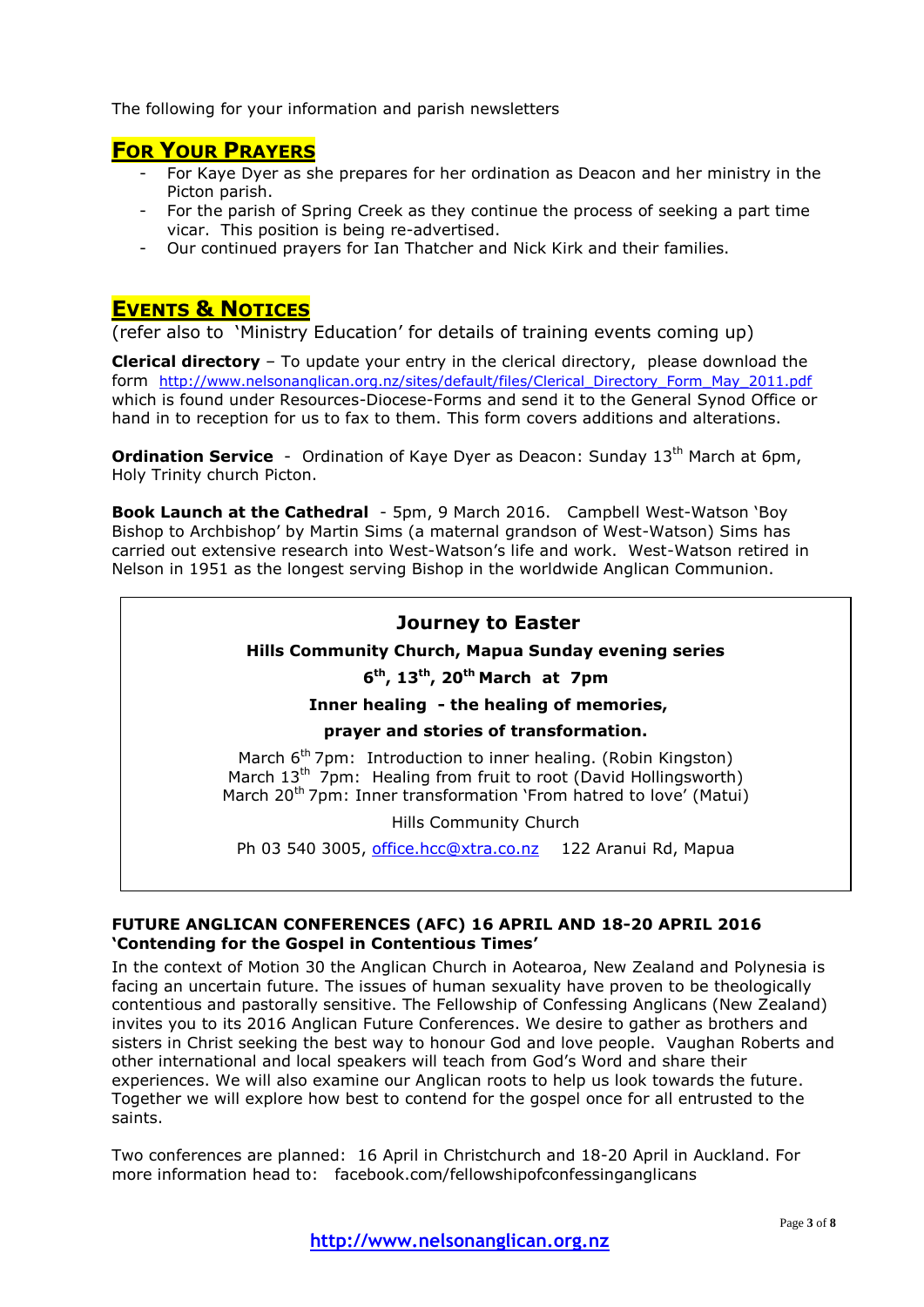## **Anglican Missions Board**

- Lent appeal. This year the appeal will support: A Drop in Centre in Fiji for victims of CSEC (Commercial Sexual Exploitation of Children) for the diocese of Polynesia in Fiji;Accommodations at St. Frumentius' Theological College, Gambella, Ethiopia of the Diocese of Egypt with North Africa and the Horn of Africa; and Ministry requirements for new Deacons in the Diocese of Iran.More detailed information will be available soon on the Anglican Missions website [www.angmissions.org.nz](http://www.angmissions.org.nz/) and will also be included in all parish resource packs. If you have any further questions the Anglican missions office can be contacted by phoning 04 473 5172 or by email at [info@angmissions.org.nz](mailto:info@angmissions.org.nz)
- Fiji appeal. We are asking for your support to provide disaster relief to our brothers and sisters in the Pacific who have been affected by Cyclone Winston. For more information: [www.angmissions.org.nz](http://www.angmissions.org.nz/)

## **MINISTRY EDUCATION**

## **TRAINING EVENTS 2016**

### **EQUIP MINISTRY EDUCATION**

EQUIP is part of Diocesan ministry education and is designed at an appropriate for anyone to attend to learn about ministry skills. **Please advertise these in your parish and invite current and future ministry leaders to attend.** As you are aware, BTC is thinking about ways to make lay training/discipleship more accessible, and Andrew and I will be meeting with the regional deaneries in the New Year to discuss this further. Topics for 2016 (will finish off this 3 year cycle):

- Unit 5 Discipleship and Gifts of the Holy Spirit
- Unit 6 Contemporary Pastoral Care
- Unit 8 Everyday Evangelism

## **Marlborough: (St Christopher's)**

- June 18 Unit 6
- September 3 Unit 8

### **Nelson/Waimea (St Stephen's Tahunanui)**

- March 12 Unit 5
- July 2 Unit 6
- October 15 Unit 8
- **Mawhera**
	- April 9 (Holy Trinity Greymouth) Unit 5
	- July 30 (St John's Westport) Unit 6
	- November 5 (Holy Trinity Greymouth) Unit 8

If you are interested in tailoring some training for your parish or a cluster of parishes please ring to have a chat about possibilities.

### **SCHOOL OF PREACHING**

Rob Harley is coming back to run his new course "Storycraft". This is a brand new course on telling stories as a key to changing lives. In this course you will:

- analyze the crafts and skills employed by world-class communicators and learn how words, concepts and ideas can be woven into a captivating message.
- do practical, work-shop based exercises to build a whole new way of engaging listeners by use of your personal story and stories from around the world.
- learn how to bring humour, life, and dozens of other proven 'tricks of the trade' into your talks
- learn how to bring humour, life, and dozens of other proven 'tricks of the trade' into your talks
- find a new level of personal excitement in the process of shaping and delivering your messages.

### **Dates: Fri July 8 (7-9pm) and Sat July 9 (9.30-4pm). Venue: All Saints, Nelson.**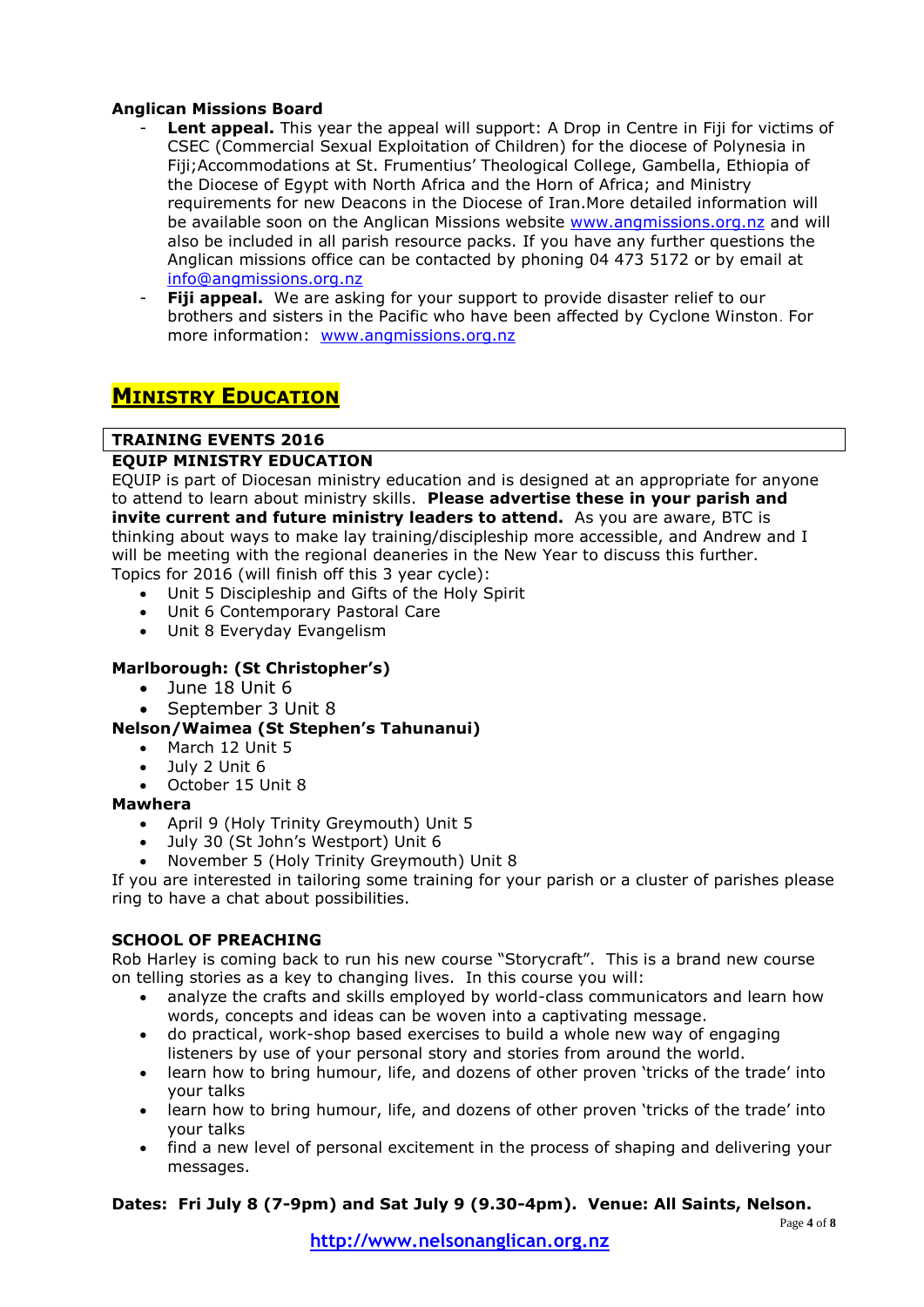#### **CLERGY AND LAY WORKERS CONFERENCE**

The theme for our 2016 conference is "Discipleship" and we are lining up 3 keynote speakers as well as workshops.

Date: **Sept 26-28** (first week of school holidays)

Location: Lake Rotoiti (Alpine lodge and Community Hall).

Begin 12.30pm Monday Sept 26 with Lunch

Finish 2.30pm Wednesday Sept 28 after Communion.

### **POST ORDINATION MINISTRY DEVELOPMENT (POMD)**

Currently I am discussing post ordination professional development with regional deaneries outlining a proposal to change the nature of POMD. At this stage I hope to hold an event for those new to the Diocese or newly ordained after Easter. I will be in touch directly with details soon.

### **TRANS-TASMAN RURAL MINISTRY CONSULTATION 2016**

The Ninth Trans-Tasman Ecumenical Rural Ministry Consultation will be held in the Wairarapa at the Copthorne Hotel Solway Park Masterton, **16-20 May 2016**. The theme is: "Life, death and resurrection: the future of the rural church, for the whole community". See attached flier for details. There is a subsidy available for those wishing to attend to please contact me. Registrations close March 26.

#### **CLINICAL PASTORAL EDUCATION (CPE).**

Final registration for CPE need to occur in the coming week, so please let me know if you would like to take up this opportunity.

We are fortunate to have Rev Kath Maclean (Chaplain with Capital Coast District Health Board) and Rev Ros Sims (Priest-in-Charge of Holy Trinity Anglican Church, Wainuiomata) again as the CPE supervisors who will run the course together.

Peer group seminars will take place at Bishopdale Theological College – two days per fortnight: 8.30am -3pm (followed by individual supervision as arranged).

#### **MINISTRY INTERNSHIP SCHEME**

If you are interested in this for 2016 now is a good time to begin a conversation with myself, your vestry and any possible intern. Please remember that an intern is a training position, so the intern needs to be working under someone with experience.

### **WILLOWCREEK LEADERSHIP SUMMIT 2016**

The Nelson GLS date is confirmed as **Friday 4 November.** Again we have been offered a discounted rate so that if you book by October 4 the cost will be \$52 (not \$100), and this will be paid by ministry education.

To register, go to the Willowcreek NZ web site and enter the same coupon code **nelson anglican**, (this will give you a 100% discount and I will be invoiced in bulk). This is open to clergy and lay leaders.

### **RECOMMENDED BOOKS**

- Sally Nash, Jo Pimlott and Paul Nash. *Skills for Collaborative Ministry* (London: SPCK, 2008)
- Paul Nash and Sally Nash. *Tools for reflective ministry* (London: SPCK, 2012)
- David Livermore. *Cultural Intelligence: Improving your CQ to engage our multicultural world* (Grand Rapids: Baker Academic, 2009).
- Stephen Covey. *7 Habits of Highly Effective People: Powerful lessons in personal change*, 25th Anniversary edition (New York: Simon and Schuster, 2013).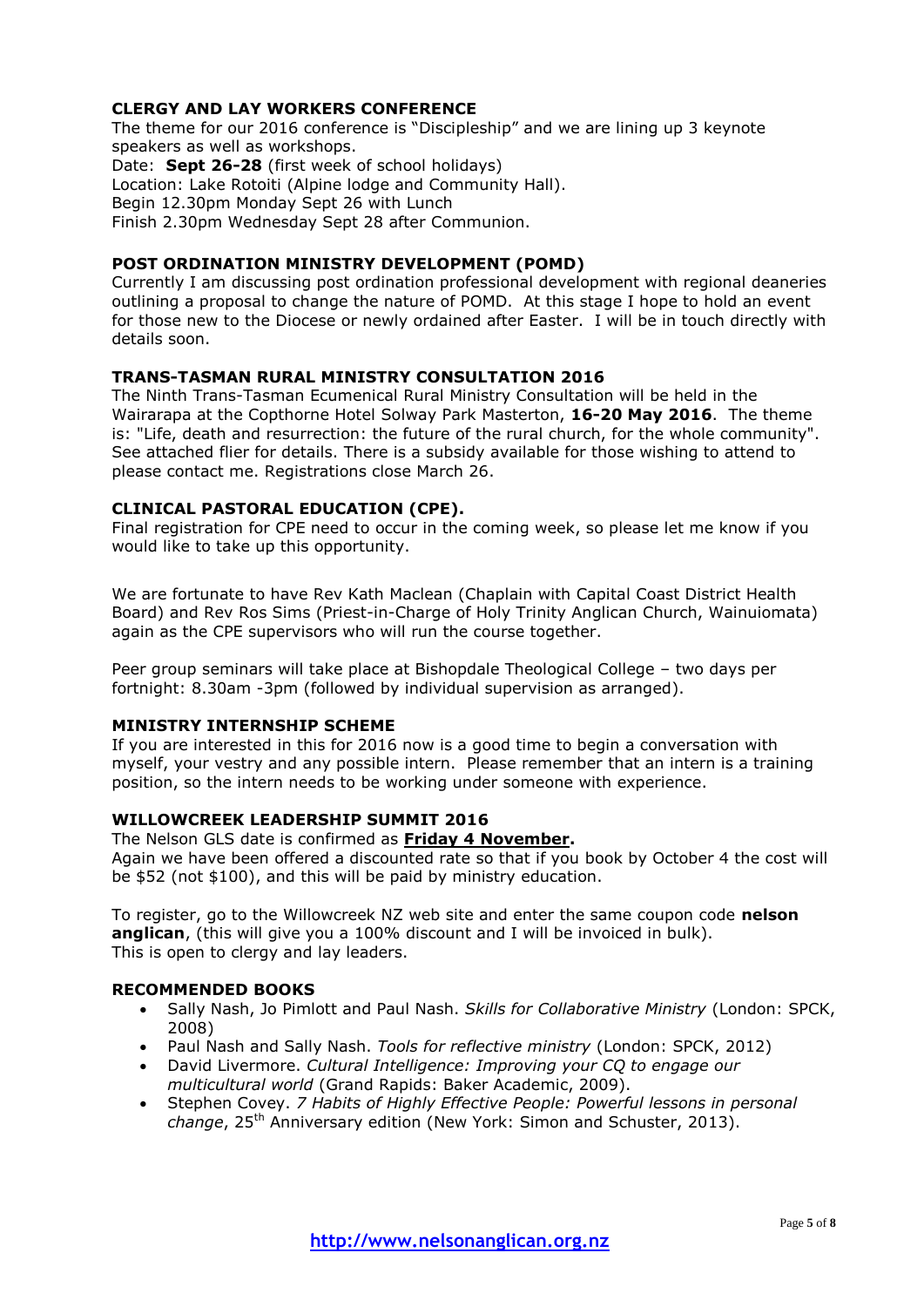## **RESOURCES**

#### **NEW Resources now available.**

If you know of any good small group resources please let me know so we can update our supply.

**EQUIP** DVDs are also available at Holy Trinity, Greymouth and St Christopher's, Blenheim for loan.

#### **Please let your small group leaders know about these resources by passing this list on**.

| <b>NAME</b>                          | <b>TYPE</b> | <b>LOCATION</b>            |
|--------------------------------------|-------------|----------------------------|
| <b>WillowCreek:</b>                  | <b>DVD</b>  | Anglican Centre and Bishop |
| Global Leadership Summit 2015        |             | Sutton Library             |
| Jim Collins at the Summit            |             |                            |
| Best Leadership talks from Bill      |             |                            |
| <b>Hybels</b>                        |             |                            |
| <b>WillowCreek:</b>                  | <b>DVD</b>  | Anglican Centre            |
| Best Talks of the Summit -           |             |                            |
| Celebrating 20yrs                    |             |                            |
| <b>Mission Together: Common Life</b> | <b>DVD</b>  | Anglican Centre and Bishop |
| <b>Missions Conference 2015.</b>     |             | Sutton Library             |
| Christopher Wright Disks 1,2,7       |             | St Christopher's and Holy  |
|                                      |             | <b>Trinity Greymouth</b>   |

#### **Online: via BTC/ Diocesan websites "Resources" sections.**

BTC has now established a platform to make video presentations available at [www.bishopdale.ac.nz/resources.](http://www.bishopdale.ac.nz/resources)

#### **Free Online Resources.**

Free Lectionary/Theme based resources and for all ages. <http://connectible.nz/> http://localsharedministry.com/

### **Questions on Theology and Science.**

**BIOLOGOS** is an organization founded by Francis Collins, of dedicated evangelicals committed to the relationship between the Christian faith and science. They have a new site for "pastor resources" which has very good resources for many of the difficult questions people ask. Check it out http://biologos.org/news/september-2014/new-pastor-resourcecenter.

New Resource: http://biologos.org/resources/the-big-story/

**ISCAST** is an Australian organisation (with many NZers and expats) dedicated to exploring the interface between science and the Christian faith. Its membership consists of scientists, theologians and professionals with standing in their own fields and a commitment to the Christian faith. Their website has many good resources that tackle many questions about science and faith. See http://www.iscast.org.

The **InterChurch Bioethics Council** (ICBC) is composed of appointed representatives from Anglican, Methodist and Presbyterian Churches for the purpose of addressing crucial ethical issues in NZ relating to bioethics [http://www.interchurchbioethics.org.nz.](http://www.interchurchbioethics.org.nz/)

God Bless – Graham

## **SOCIAL SERVICES ENABLER**

Dear everyone, A short reminder that accountability reports are due with either Charles or myself by 31 March. ACCT has written to all parish Vestries in an effort to ensure these are all fully completed and confirmed prior to being sent in. Thank you to those pro-active people who have attended to this already!



Top marks to Joe Keighley @ Renwick for his 2 local awards for the installation of the water tank for the community garden and emergency supply. Also for acknowledging the source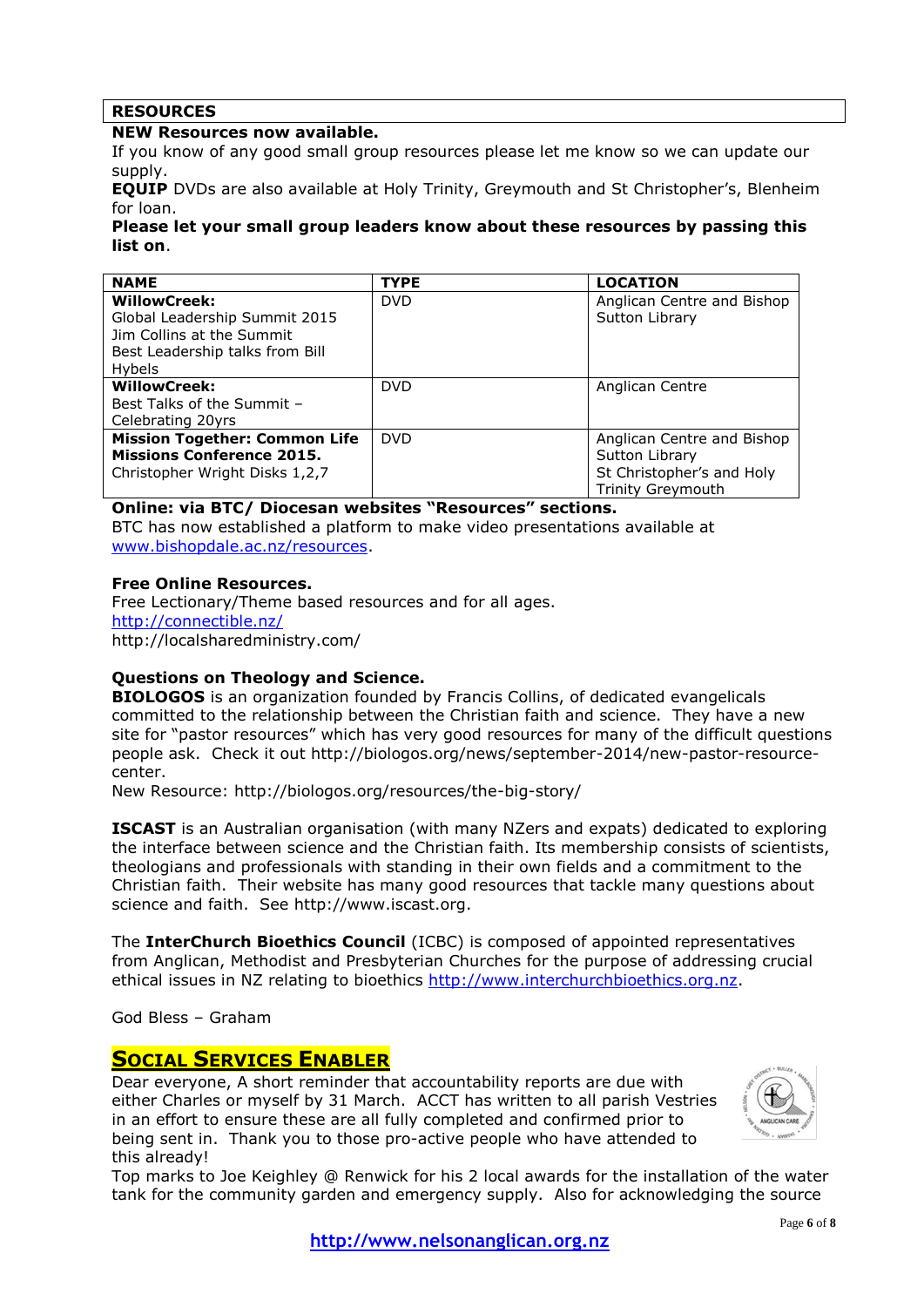of grants - nobody is looking for accolades and Tindall Foundation certainly doesn't but they do appreciate the acknowledgement as do ACCT. Well done. **Blessings** Gerrie [socialservices@nelsonanglican.nz](mailto:socialservices@nelsonanglican.nz)

## **YOUTH COORDINATOR**

*'Raising up the next generation with a passion for Christ*'



**Easter Camp:** Thursday 24-Monday 28 March / Spencer Park Christchurch

LUKE SHAW: Youth Coordinator OFFICE +64 035483124 Mobile 0212772186 [youth@nelsonanglican.nz](mailto:youth@nelsonanglican.nz) NATHAN HUGHES: Youth Assistant Mobile 021 1103 322 [youth.assist@nelsonanglican.nz](mailto:youth.assist@nelsonanglican.nz)

## **BISHOP SUTTON LIBRARY**

#### **New Books in the Bishop Sutton Library**

**Richard Rohr –** *Immortal diamond***. London : SPCK, 2013.**

In his bestselling book *Falling upward*, Richard Rohr explores how the ego (or False Self) can hinder our journey to spiritual maturity.

Rohr takes the title of his new book *Immortal diamond* from a Gerald Manley Hopkins poem and uses this image as a metaphor for our True Self. This jewel of True Self, often formed under the profound pressure of our lives, needs to be sought and unearthed from the debris of all that is false. "In a sense True Self must, like Jesus, be resurrected, and that process is not resuscitation but transformation".

#### **David Hein and Edward Henderson (editors)** *– C.S. Lewis and friends : faith and the power of imagination***. London : SPCK, 2011.**

"Reason finds factual truth, but imagination and metaphor are necessary in order to grasp the significance of truth". This book of essays on C.S. Lewis and his friends reminds us "why imagination should matter to people of faith".

#### **Quote for the Day**

**"**As Desmond Tutu told me on a recent trip to Cape Town, "We are only the light bulbs, Richard, and our job is just to remain screwed in!" – Richard Rohr (*Falling upward*)

## **New Books for Ministry Training**

**Baab**, Lynne M. **Reaching out in a networked world : expressing your congregation's heart and soul**. Herndon, Virginia : The Alban Institute, c2008.

**Borden**, Paul D. **Assaulting the gates : aiming all God's people at the mission field**. Nashville, TN : Abingdon Press, c2009.

**Horner**, David. **A practical guide for life and ministry : overcoming 7 challenges pastors face**. Grand Rapids, Michigan : Baker Books, c2008.

Jennifer Patterson - Bishop Sutton Library Tel. (03) 548 8785 Ext 4 [library@bishopdale.ac.nz](mailto:library@bishopdale.ac.nz)

## **VACANCIES IN OUR DIOCESE**

### **Spring Creek – Vicar (part time**) *Closing date for applications Friday, 18 March*

*2016.* This position is being re-advertised. Spring Creek parish welcomes expressions of interest to a half-time position of parish ministry. You will have some stipendiary ministry experience, have a well-developed sense of leadership in a collaborative environment with an energetic though small parish congregation and the spirit to embrace God's vision for this parish and community. Parish Profile available on Diocesan website or through the